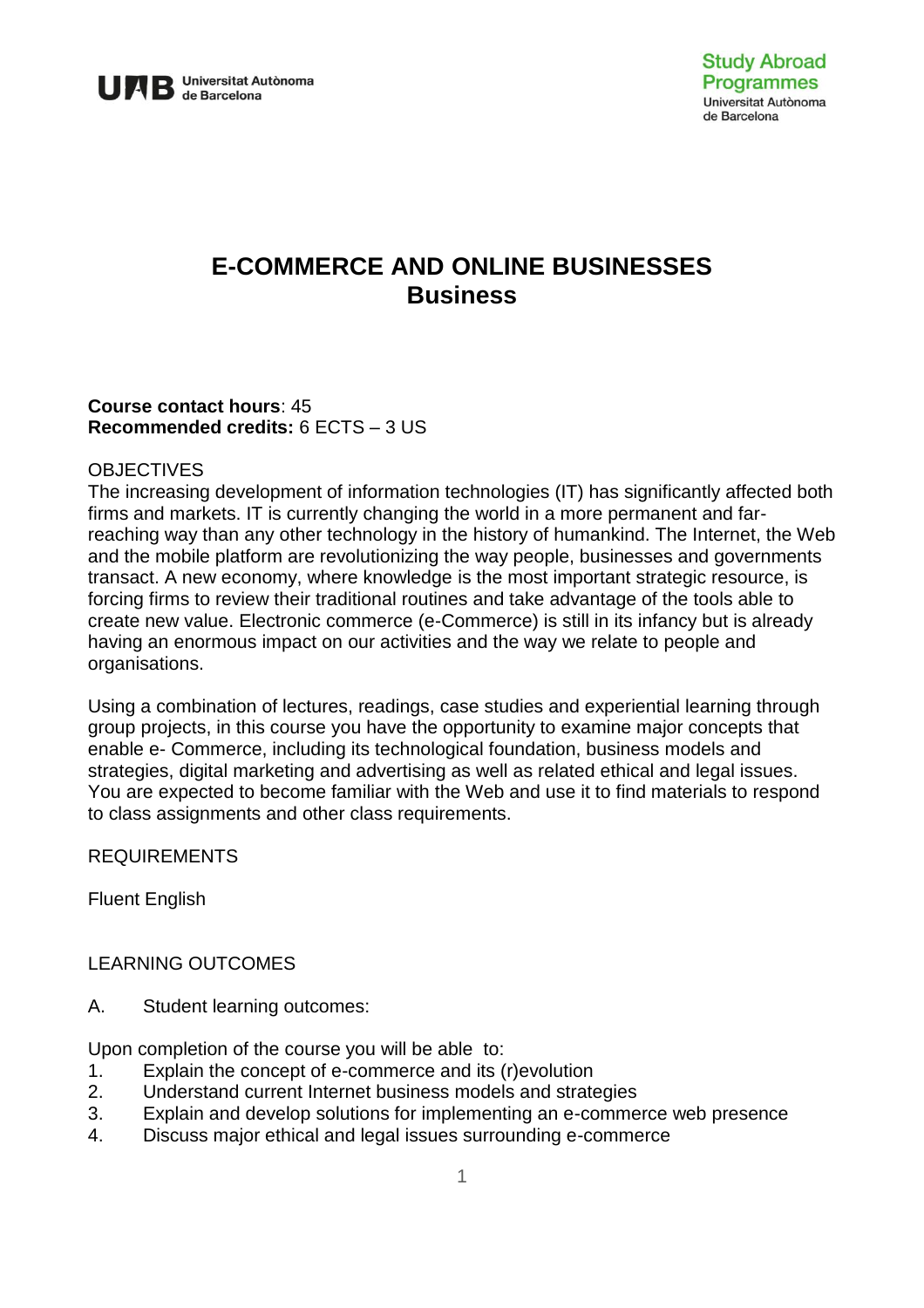

- 5. Implement, in simulation or authentically, an e-commerce presence
- 6. Create a marketing and promotional plan for an e-commerce presence

#### B. College learning outcomes:

This course is designed to help you enhance your skills in the following areas:

## Computer/Internet

- 1. Critical thinking
- 2. Oral communications
- 3. Literacy
- 4. Information resources

## CONTENTS

What is E-commerce? The 8 unique features of E-commerce E-commerce infrastructure E-commerce business models: case studies and business analysis Web presence development: competitor analysis, case study, user analysis, user engagement Online metrics: Google analytics Online marketing Content marketing Email marketing Blog marketing Social media marketing Video marketing Influencer marketing Online security and payments

## TEACHING METHODOLOGY

Classes will be conducted in seminar format promoting student participation. The methods of instruction include class discussions, individual and team projects, demonstrations and student hands-on activities.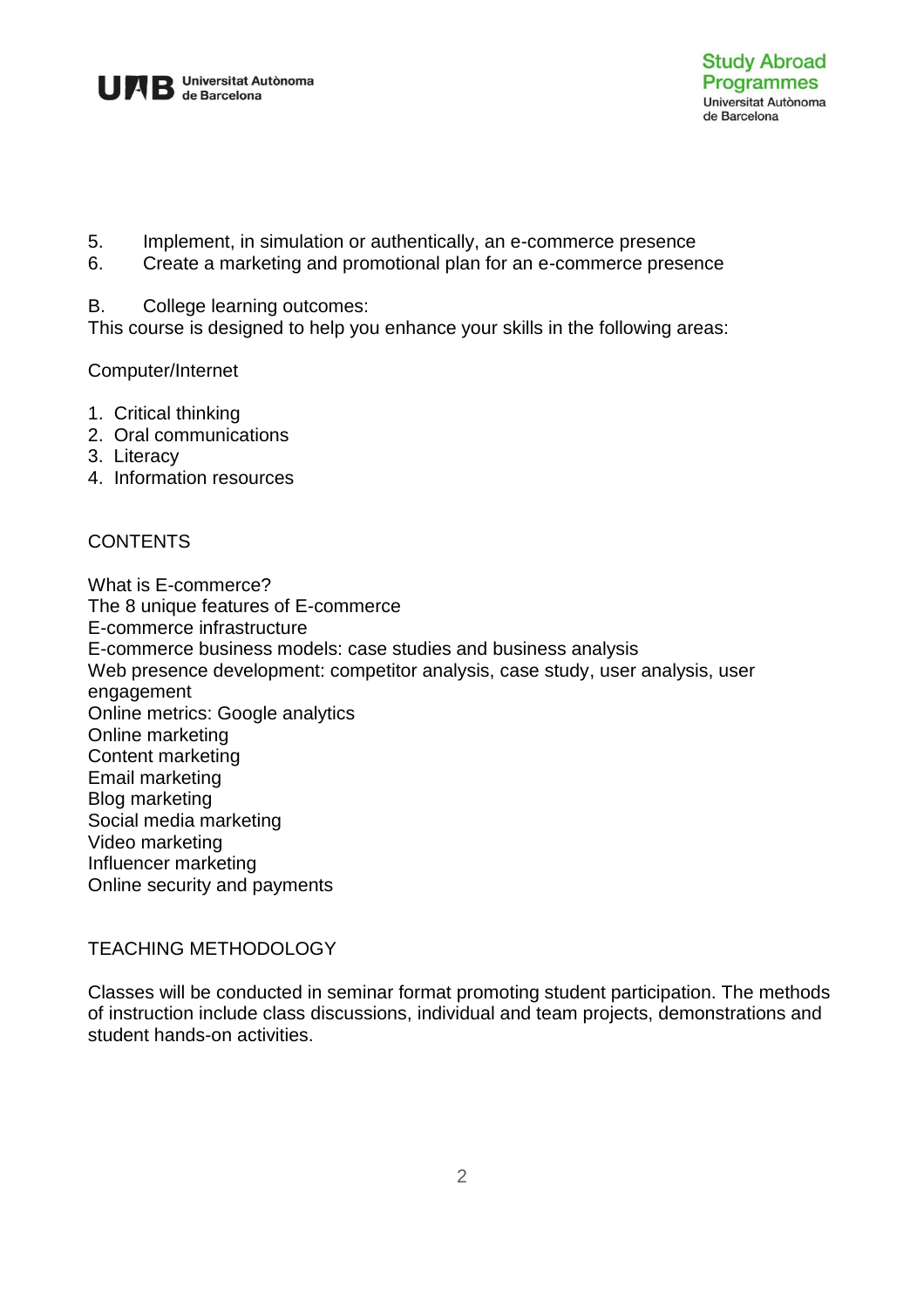

# ASSESSMENT CRITERIA

College and student learning outcomes will be assessed through a variety of activities that emphasize critical thinking including the following:

A. Assignments and Case problems:

You will develop skills in critical thinking, information resources, as you learn to analyze ecommerce web presences and business models. In addition, you will be introduced to using Web based information resources in a professional manner. These activities will assess all the above learning outcomes.

B. Individual Research and Presentations:

You will develop skills in oral communications, critical thinking and information resources as you will conduct research and present your findings regarding current news related to e- commerce.

#### C. Final Team Project:

You will be required to partner up with other students in class to complete a final project. The aim of the project is to experience the dynamics of researching an planning the creation and implementation of a web presence for an e-commerce business idea. The project will assess all of the learning outcomes checked above.

|                                                  | Weight (%) |
|--------------------------------------------------|------------|
| News review (individual)                         | 10         |
| Case studies and<br>assignments                  | 30         |
| Web presence project and<br>presentation (group) | 40         |
| Participation                                    | 20         |

## **BIBLIOGRAPHY**

Required reading:

Class material such as power point presentations, additional readings, articles and case studies will be provided to you in digital format via our virtual classroom.